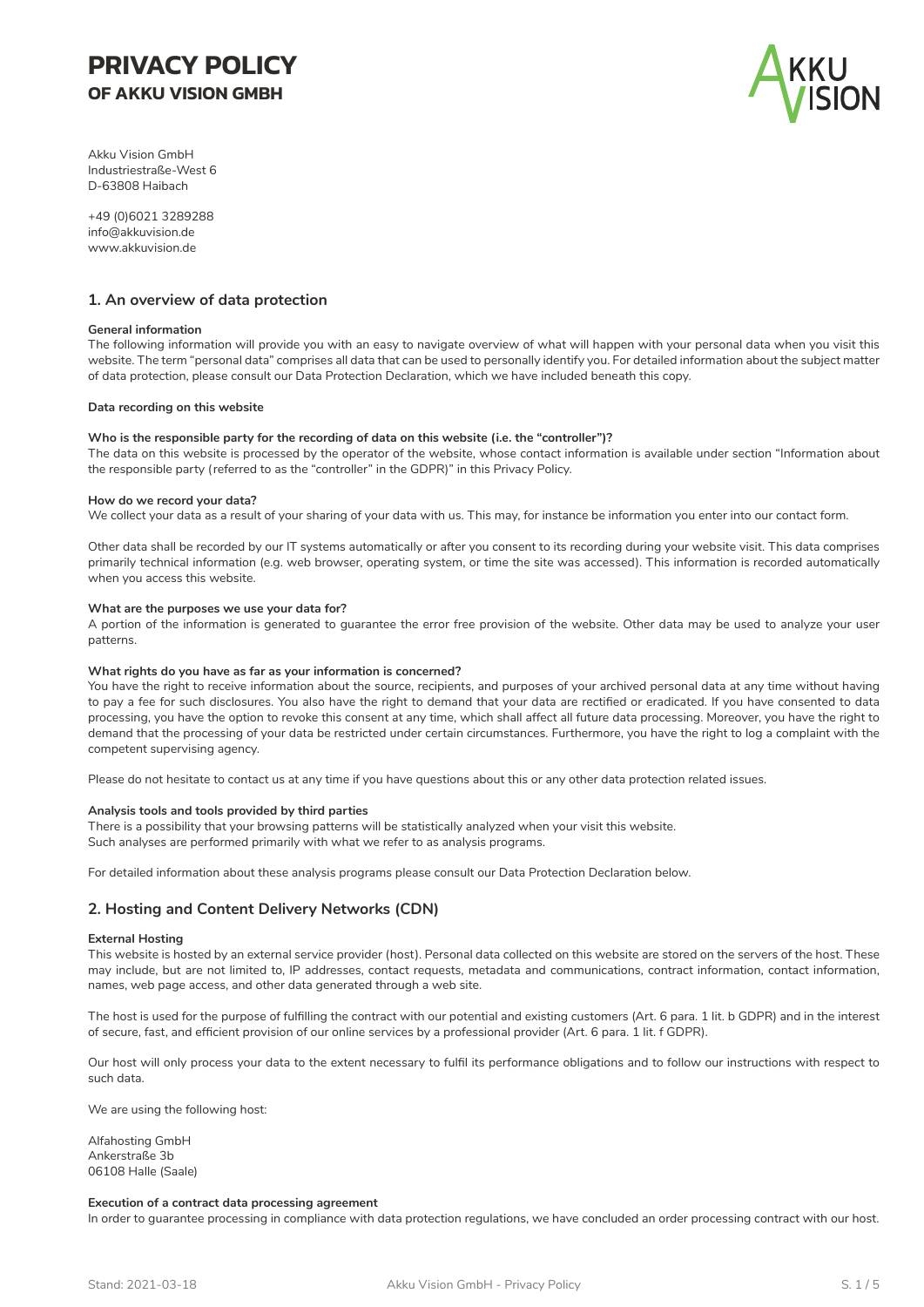# **3. General information and mandatory information**

## **Data protection**

The operators of this website and its pages take the protection of your personal data very seriously. Hence, we handle your personal data as confidential information and in compliance with the statutory data protection regulations and this Data Protection Declaration.

Whenever you use this website, a variety of personal information will be collected. Personal data comprises data that can be used to personally identify you. This Data Protection Declaration explains which data we collect as well as the purposes we use this data for. It also explains how, and for which purpose the information is collected.

We herewith advise you that the transmission of data via the Internet (i.e. through e-mail communications) may be prone to security gaps. It is not possible to completely protect data against third-party access.

## **Information about the responsible party (referred to as the "controller" in the GDPR)**

The data processing controller on this website is:

Akku Vision GmbH Industriestraße-West 6 63808 Haibach Germany

Phone: +49 (0) 6021 3289288 Email: info@akkuvision.de

The controller is the natural person or legal entity that single-handedly or jointly with others makes decisions as to the purposes of and resources for the processing of personal data (e.g. names, e-mail addresses, etc.).

## **Storage duration**

Unless a more specific storage period has been specified in this privacy policy, your personal data will remain with us until the purpose for which it was collected no longer applies. If you assert a justified request for deletion or revoke your consent to data processing, your data will be deleted, unless we have other legally permissible reasons for storing your personal data (e.g. tax or commercial law retention periods); in the latter case, the deletion will take place after these reasons cease to apply.

## **Designation of a data protection officer as mandated by law**

We have appointed a data protection officer for our company.

Akku Vision GmbH Industriestraße-West 6 63808 Haibach Germany

Phone: +49 (0) 6021 3289288 Email: info@akkuvision.de

## **Information on data transfer to the USA and other non-EU countries**

Among other things, tools of companies domiciled in the United States or other from a data protection perspective non-secure non-EU countries, are integrated into our website. If these tools are active, your personal data may potentially be transferred to these non-EU countries and may be processed there. We must point out that in these countries, a data protection level that is comparable to that in the EU cannot be guaranteed. For instance, U.S. enterprises are under a mandate to release personal data to the security agencies and you as the data subject do not have any litigation options to defend yourself in court. Hence, it cannot be ruled out that U.S. agencies (e.g., the Secret Service) may process, analyze, and permanently archive your personal data for surveillance purposes. We have no control over these processing activities.

Revocation of your consent to the processing of data A wide range of data processing transactions are possible only subject to your express consent. You can also revoke at any time any consent you have already given us. This shall be without prejudice to the lawfulness of any data collection that occurred prior to your revocation.

## **Right to object to the collection of data in special cases; right to object to direct advertising (Art. 21 GDPR)**

IN THE EVENT THAT DATA ARE PROCESSED ON THE BASIS OF ART. 6 SECT. 1 LIT. E OR F GDPR, YOU HAVE THE RIGHT TO AT ANY TIME OBJECT TO THE PROCESSING OF YOUR PERSONAL DATA BASED ON GROUNDS ARISING FROM YOUR UNIQUE SITUATION. THIS ALSO APPLIES TO ANY PROFILING BASED ON THESE PROVISIONS. TO DETERMINE THE LEGAL BASIS, ON WHICH ANY PROCESSING OF DATA IS BASED, PLEASE CONSULT THIS DATA PROTECTION DECLARATION. IF YOU LOG AN OBJECTION, WE WILL NO LONGER PROCESS YOUR AFFECTED PERSONAL DATA, UNLESS WE ARE IN A POSITION TO PRESENT COMPELLING PROTECTION WORTHY GROUNDS FOR THE PROCESSING OF YOUR DATA, THAT OUTWEIGH YOUR INTERESTS, RIGHTS AND FREEDOMS OR IF THE PURPOSE OF THE PROCESSING IS THE CLAIMING, EXERCISING OR DEFENCE OF LEGAL ENTITLEMENTS (OBJECTION PURSUANT TO ART. 21 SECT. 1 GDPR).

IF YOUR PERSONAL DATA IS BEING PROCESSED IN ORDER TO ENGAGE IN DIRECT ADVERTISING, YOU HAVE THE RIGHT TO AT ANY TIME OBJECT TO THE PROCESSING OF YOUR AFFECTED PERSONAL DATA FOR THE PURPOSES OF SUCH ADVERTISING. THIS ALSO APPLIES TO PROFILING TO THE EXTENT THAT IT IS AFFILIATED WITH SUCH DIRECT ADVERTISING. IF YOU OBJECT, YOUR PERSONAL DATA WILL SUBSEQUENTLY NO LONGER BE USED FOR DIRECT ADVERTISING PURPOSES (OBJECTION PURSUANT TO ART. 21 SECT. 2 GDPR).

## **Right to log a complaint with the competent supervisory agency**

In the event of violations of the GDPR, data subjects are entitled to log a complaint with a supervisory agency, in particular in the member state where they usually maintain their domicile, place of work or at the place where the alleged violation occurred. The right to log a complaint is in effect regardless of any other administrative or court proceedings available as legal recourses.

## **Right to data portability**

You have the right to demand that we hand over any data we automatically process on the basis of your consent or in order to fulfil a contract be handed over to you or a third party in a commonly used, machine readable format. If you should demand the direct transfer of the data to another controller, this will be done only if it is technically feasible.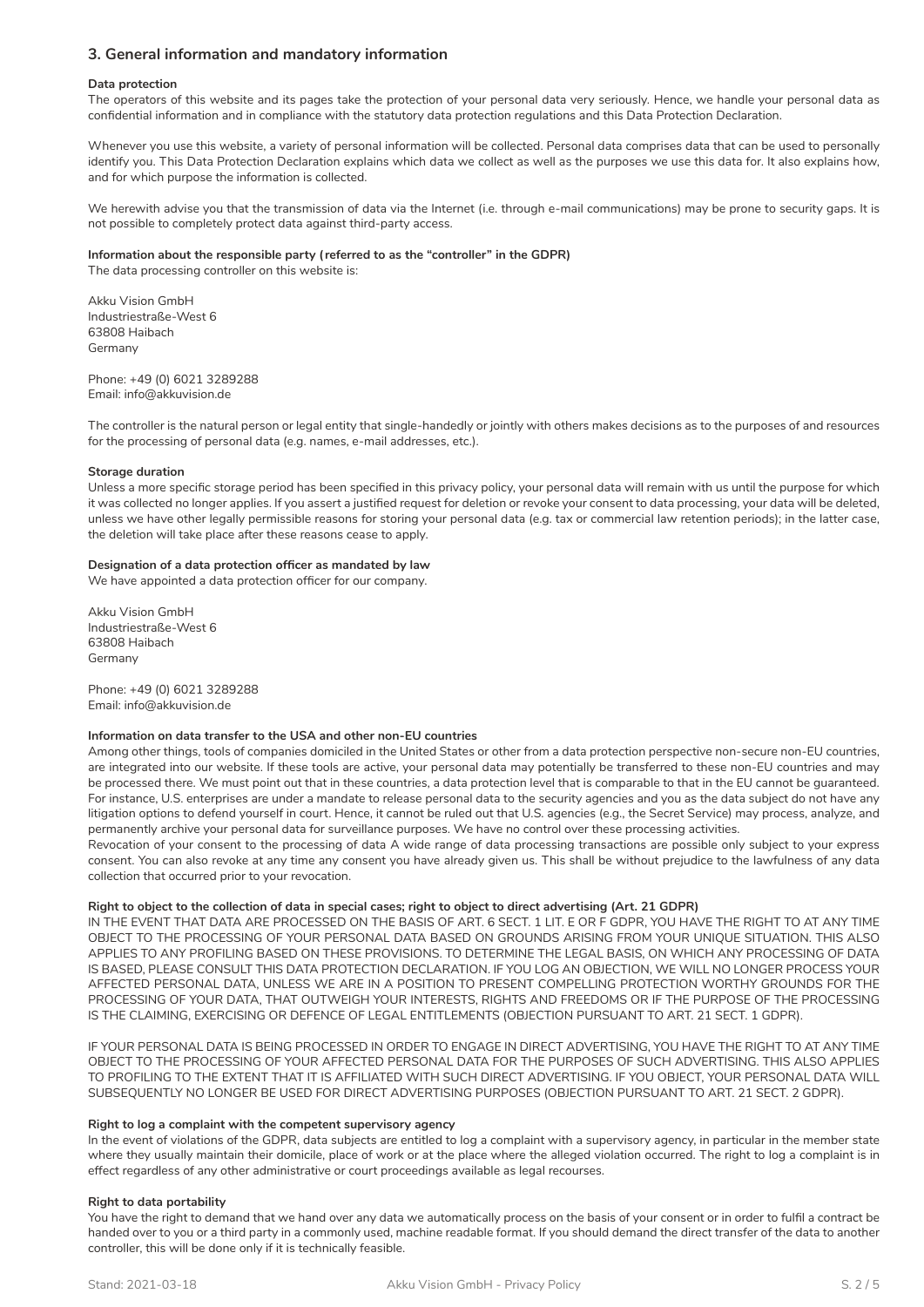## **SSL and/or TLS encryption**

For security reasons and to protect the transmission of confidential content, such as purchase orders or inquiries you submit to us as the website operator, this website uses either an SSL or a TLS encryption program. You can recognize an encrypted connection by checking whether the address line of the browser switches from "http://" to "https://" and also by the appearance of the lock icon in the browser line.

If the SSL or TLS encryption is activated, data you transmit to us cannot be read by third parties.

## **Information about, rectification and eradication of data**

Within the scope of the applicable statutory provisions, you have the right to at any time demand information about your archived personal data, their source and recipients as well as the purpose of the processing of your data. You may also have a right to have your data rectified or eradicated. If you have questions about this subject matter or any other questions about personal data, please do not hesitate to contact us at any time.

#### **Right to demand processing restrictions**

You have the right to demand the imposition of restrictions as far as the processing of your personal data is concerned. To do so, you may contact us at any time. The right to demand restriction of processing applies in the following cases:

- In the event that you should dispute the correctness of your data archived by us, we will usually need some time to verify this claim.
- During the time that this investigation is ongoing, you have the right to demand that we restrict the processing of your personal data. • If the processing of your personal data was/is conducted in an unlawful manner, you have the option to demand the restriction of the processing of your data in lieu of demanding the eradication of this data.
- If we do not need your personal data any longer and you need it to exercise, defend or claim legal entitlements, you have the right to demand the restriction of the processing of your personal data instead of its eradication.
- If you have raised an objection pursuant to Art. 21 Sect. 1 GDPR, your rights and our rights will have to be weighed against each other. As long as it has not been determined whose interests prevail, you have the right to demand a restriction of the processing of your personal data.

If you have restricted the processing of your personal data, these data – with the exception of their archiving – may be processed only subject to your consent or to claim, exercise or defend legal entitlements or to protect the rights of other natural persons or legal entities or for important public interest reasons cited by the European Union or a member state of the EU.

#### **Rejection of unsolicited e-mails**

We herewith object to the use of contact information published in conjunction with the mandatory information to be provided in our Site Notice to send us promotional and information material that we have not expressly requested. The operators of this website and its pages reserve the express right to take legal action in the event of the unsolicited sending of promotional information, for instance via SPAM messages.

## **4. Recording of data on this website**

#### **Cookies**

Our websites and pages use what the industry refers to as "cookies." Cookies are small text files that do not cause any damage to your device. They are either stored temporarily for the duration of a session (session cookies) or they are permanently archived on your device (permanent cookies). Session cookies are automatically deleted once you terminate your visit. Permanent cookies remain archived on your device until you actively delete them, or they are automatically eradicated by your web browser.

In some cases, it is possible that third-party cookies are stored on your device once you enter our site (thirdparty cookies). These cookies enable you or us to take advantage of certain services offered by the third party (e.g. cookies for the processing of payment services).

Cookies have a variety of functions. Many cookies are technically essential since certain website functions would not work in the absence of the cookies (e.g. the shopping cart function or the display of videos). The purpose of other cookies may be the analysis of user patterns or the display of promotional messages.

Cookies, which are required for the performance of electronic communication transactions (required cookies) or for the provision of certain functions you want to use (functional cookies, e.g. for the shopping cart function) or those that are necessary for the optimization of the website (e.g. cookies that provide measurable insights into the web audience), shall be stored on the basis of Art. 6 Sect. 1 lit. f GDPR, unless a different legal basis is cited. The operator of the website has a legitimate interest in the storage of cookies to ensure the technically error free and optimized provision of the operator's services. If your consent to the storage of the cookies has been requested, the respective cookies are stored exclusively on the basis of the consent obtained (Art. 6 Sect. 1 lit. a GDPR); this consent may be revoked at any time.

You have the option to set up your browser in such a manner that you will be notified any time cookies are placed and to permit the acceptance of cookies only in specific cases. You may also exclude the acceptance of cookies in certain cases or in general or activate the delete function for the automatic eradication of cookies when the browser closes. If cookies are deactivated, the functions of this website may be limited.

In the event that third-party cookies are used or if cookies are used for analytical purposes, we will separately notify you in conjunction with this Data Protection Policy and, if applicable, ask for your consent.

#### **Cookie Consent with Usercentrics**

This website uses the cookie consent technology of Usercentrics to obtain your consent to the storage of certain cookies on your device or for the use of specific technologies, and to document the former in a data protection compliant manner. The party offering this technology is Usercentrics GmbH, Rosental 4, 80331 München, Germany, website: https://usercentrics.com/ (hereinafter referred to as "Usercentrics").

Whenever you visit our website, the following personal data will be transferred to Usercentrics:

- Your declaration(s) of consent or your revocation of your declaration(s) of consent
- Your IP address
- Information about your browser
- Information about your device
- The date and time you visited our website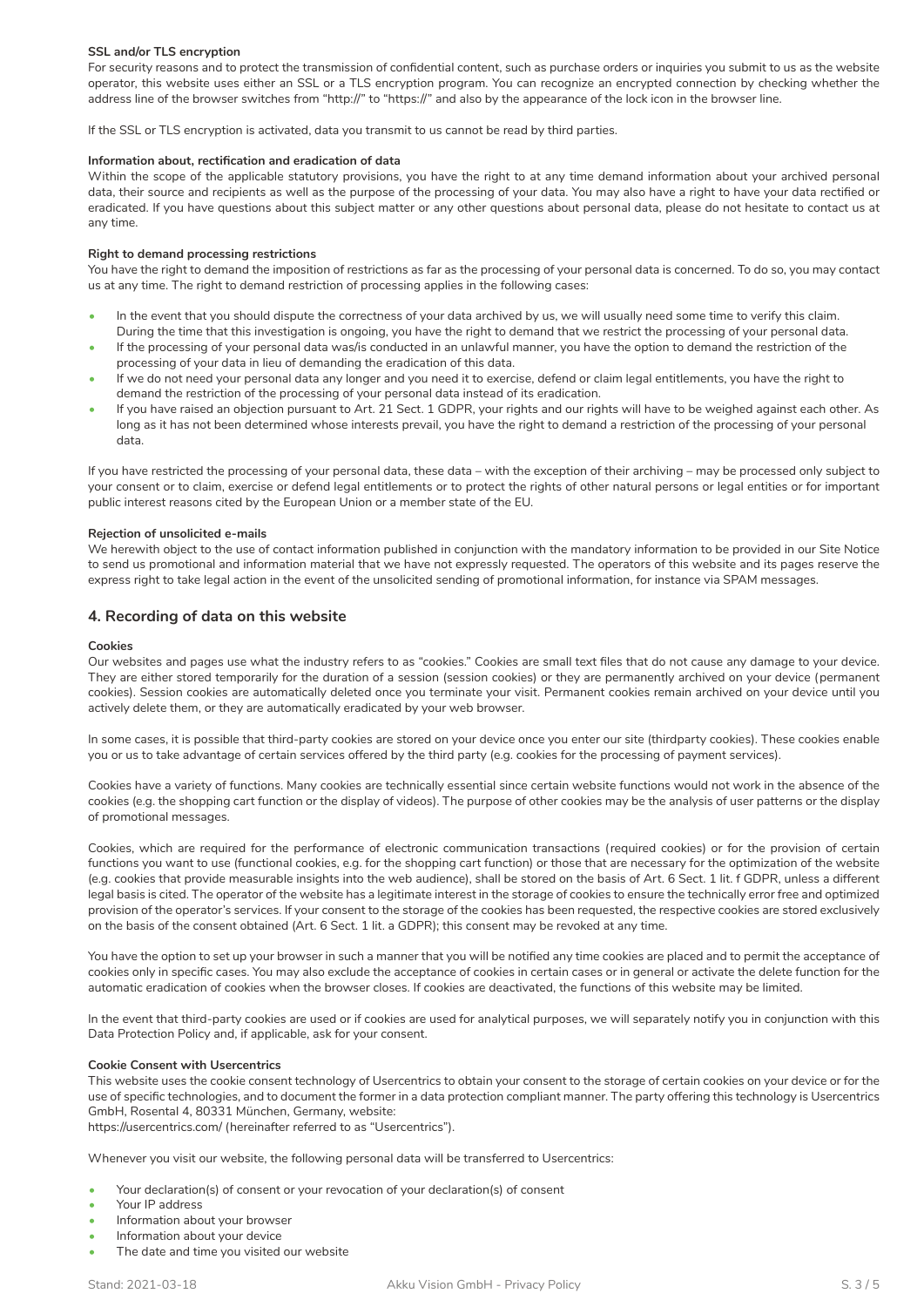Moreover, Usercentrics shall store a cookie in your browser to be able to allocate your declaration(s) of consent or any revocations of the former. The data that are recorded in this manner shall be stored until you ask us to eradicate them, delete the Usercentrics cookie or until the purpose for archiving the data no longer exists. This shall be without prejudice to any mandatory legal retention periods.

Usercentrics uses cookies to obtain the declarations of consent mandated by law. The legal basis for the use of specific technologies is Art. 6 Sect. 1 Sentence 1 lit. c GDPR.

## **Contract data processing agreement**

Our company has executed a Contract Data Processing Agreement with Usercentrics. This is an agreement mandated by data privacy protection legislation that warrants that Usercentrics processes all personal data of our website visitors exclusively in compliance with our instructions and in compliance with the GDPR.

## **Server log files**

The provider of this website and its pages automatically collects and stores information in so-called server log files, which your browser communicates to us automatically. The information comprises:

- The type and version of browser used
- The used operating system
- Referrer URL
- The hostname of the accessing computer
- The time of the server inquiry
- The IP address

## This data is not merged with other data sources.

This data is recorded on the basis of Art. 6 Sect. 1 lit. f GDPR. The operator of the website has a legitimate interest in the technically error free depiction and the optimization of the operator's website. In order to achieve this, server log files must be recorded.

#### **Contact form**

If you submit inquiries to us via our contact form, the information provided in the contact form as well as any contact information provided therein will be stored by us in order to handle your inquiry and in the event that we have further questions. We will not share this information without your consent.

The processing of these data is based on Art. 6 para. 1 lit. b GDPR, if your request is related to the execution of a contract or if it is necessary to carry out pre-contractual measures. In all other cases the processing is based on our legitimate interest in the effective processing of the requests addressed to us (Art. 6 Para. 1 lit. f GDPR) or on your agreement (Art. 6 Para. 1 lit. a GDPR) if this has been requested.

The information you have entered into the contact form shall remain with us until you ask us to eradicate the data, revoke your consent to the archiving of data or if the purpose for which the information is being archived no longer exists (e.g. after we have concluded our response to your inquiry). This shall be without prejudice to any mandatory legal provisions – in particular retention periods.

#### **Request by e-mail, telephone, or fax**

If you contact us by e-mail, telephone or fax, your request, including all resulting personal data (name, request) will be stored and processed by us for the purpose of processing your request. We do not pass these data on without your consent.

These data are processed on the basis of Art. 6 Sect. 1 lit. b GDPR if your inquiry is related to the fulfillment of a contract or is required for the performance of pre-contractual measures. In all other cases, the data are processed on the basis of our legitimate interest in the effective handling of inquiries submitted to us (Art. 6 Sect. 1 lit. f GDPR) or on the basis of your consent (Art. 6 Sect. 1 lit. a GDPR) if it has been obtained.

The data sent by you to us via contact requests remain with us until you request us to delete, revoke your consent to the storage or the purpose for the data storage lapses (e.g. after completion of your request).

Mandatory statutory provisions - in particular statutory retention periods - remain unaffected.

# **5. Analysis tools and advertising**

#### **Google Ads**

The website operator uses Google Ads. Google Ads is an online promotional program of Google Ireland Limited ("Google"), Gordon House, Barrow Street, Dublin 4, Ireland.

Google Ads enables us to display ads in the Google search engine or on third-party websites, if the user enters certain search terms into Google (keyword targeting). It is also possible to place targeted ads based on the user data Google has in its possession (e.g. location data and interests; target group targeting). As the website operator, we can analyze these data quantitatively, for instance by analyzing which search terms resulted in the display of our ads and how many ads led to respective clicks.

The use of Google Ads is based on Art. 6 Sect. 1 lit. et seq. GDPR. The website operator has a legitimate interest in marketing the operator's services and products as effectively as possible.

Data transmission to the US is based on the Standard Contractual Clauses (SCC) of the European Commission. Details can be found here: https://privacy.google.com/businesses/controllerterms/mccs/.

# **6. Plug-ins and Tools**

# **YouTube with expanded data protection integration**

Our website embeds videos of the website YouTube. The website operator is Google Ireland Limited ("Google"), Gordon House, Barrow Street, Dublin 4, Ireland.

We use YouTube in the expanded data protection mode. According to YouTube, this mode ensures that YouTube does not store any information about visitors to this website before they watch the video.